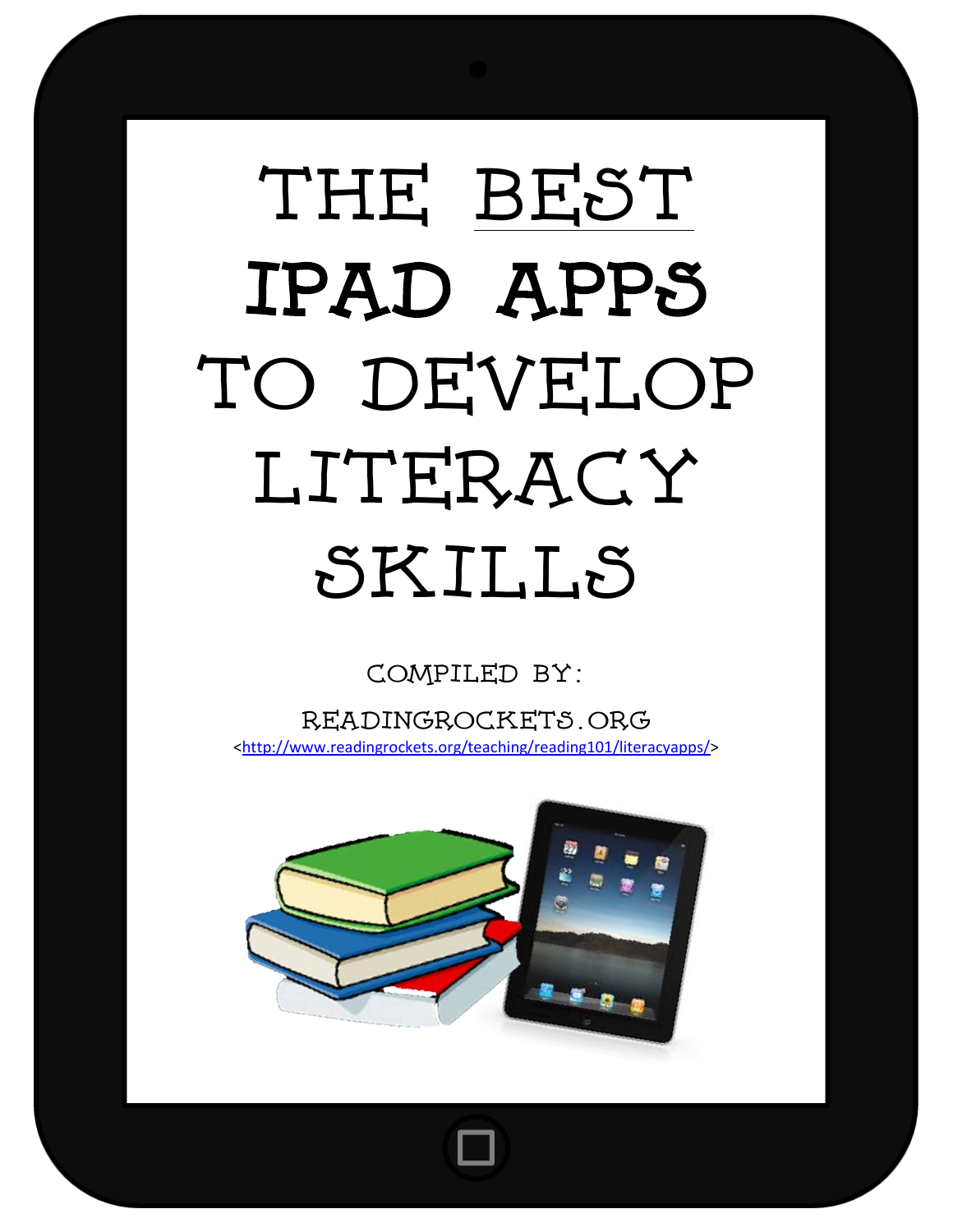### TOP PHONICS APPS



Interactive [Alphabet](http://itunes.apple.com/us/app/interactive-alphabet-abc-flash/id383967580?mt=8) offers alphabet matching for babies, toddlers, and preschoolers. Your child can hear words, letters and phonics sounds. This app also includes a "Baby Mode."

#### Interactive Alphabet

#### \$2.99 Grades PreK – 2

Match phonic sounds with letters, through colorful illustrations, pictures and accurate pronunciation, while playing the age old game of I Spy.

#### \$1.99



iSpy Phonics

ABC [Expedition](http://itunes.apple.com/us/app/abc-expedition/id417310661?mt=8) is an app designed to help children with their alphabet. However, this app not only helps kids with their alphabet; it also helps children learn various animals too.

#### \$2.99



ABC [Song](https://itunes.apple.com/us/app/abc-song-piano/id578274195?mt=8) Piano uses music to teach the alphabetic principle. This app can also tap into children's musical creativity; it is colorful and has piano keys that light up. Furthermore, this app introduces letters A-Z, objects, animal and instrument sounds.

#### \$1. 99

[Alphabytes](http://itunes.apple.com/us/app/alphabytes/id423710441?mt=8) is an educational app that helps kids learn their letters, the sounds letters make, how to write both upper and lower case letters, and how to spell a few words. The game has four sections: Alphabet, Trace, Spell, and Play.

#### \$1.99

Simplex [Spelling](http://itunes.apple.com/us/app/simplex-spelling-free-lite/id465715154?mt=8) Lite is designed to improve spelling and reading skills in a fun and interactive way by using "reverse phonics." Simplex Spelling Lite contains over 50 high frequency English words; it also enables students to build on each word, which goes beyond the sheer memorization of words.

#### FREE

Word [Wizard](http://itunes.apple.com/us/app/word-wizard-talking-movable/id447312716?mt=8) is the first educational app that utilizes natural sounding text-to-speech voices to help kids learn word building and spelling. Movable Alphabet help kids hear the text they wrote, as well as verify spelling using the built-in spell checker.

#### \$2.99

The Electric [Company](http://itunes.apple.com/us/app/electric-company-wordball!/id407957216?mt=8) Wordball incorporates video from the popular television show with a game to teach reading and spelling. The videos are appropriate for any age child learning to read. Kids can listen to some of their favorite music artist as they maneuver through the game.

#### FREE



Bob Books #I -Reading Magic is an educational experience that will teach your young children early phonics. This app teaches the sounds that letters make and how to combine them to make short words.

#### \$3.99

\$1.99

Word [Wagon](http://itunes.apple.com/us/app/word-wagon-by-duck-duck-moose/id423629048?mt=8) helps kids learn about letters, phonics, and spelling with Word Wagon. Parents and kids can set it to one of four progressively harder levels: letters, phonics, and spelling of short and long words and also to display either upper- or lowercase letters.

Word Wagon



[FirstWords](http://itunes.apple.com/us/app/first-words-deluxe/id337462979?mt=8) Deluxe helps kids learn to spell words in five categories with FirstWords Deluxe: Animals, At Home, Colors, Shapes, and Vehicles. Parents can add more categories with in-app purchases.

\$4.99









Spell













Word Wizard



Electric Co. Wordball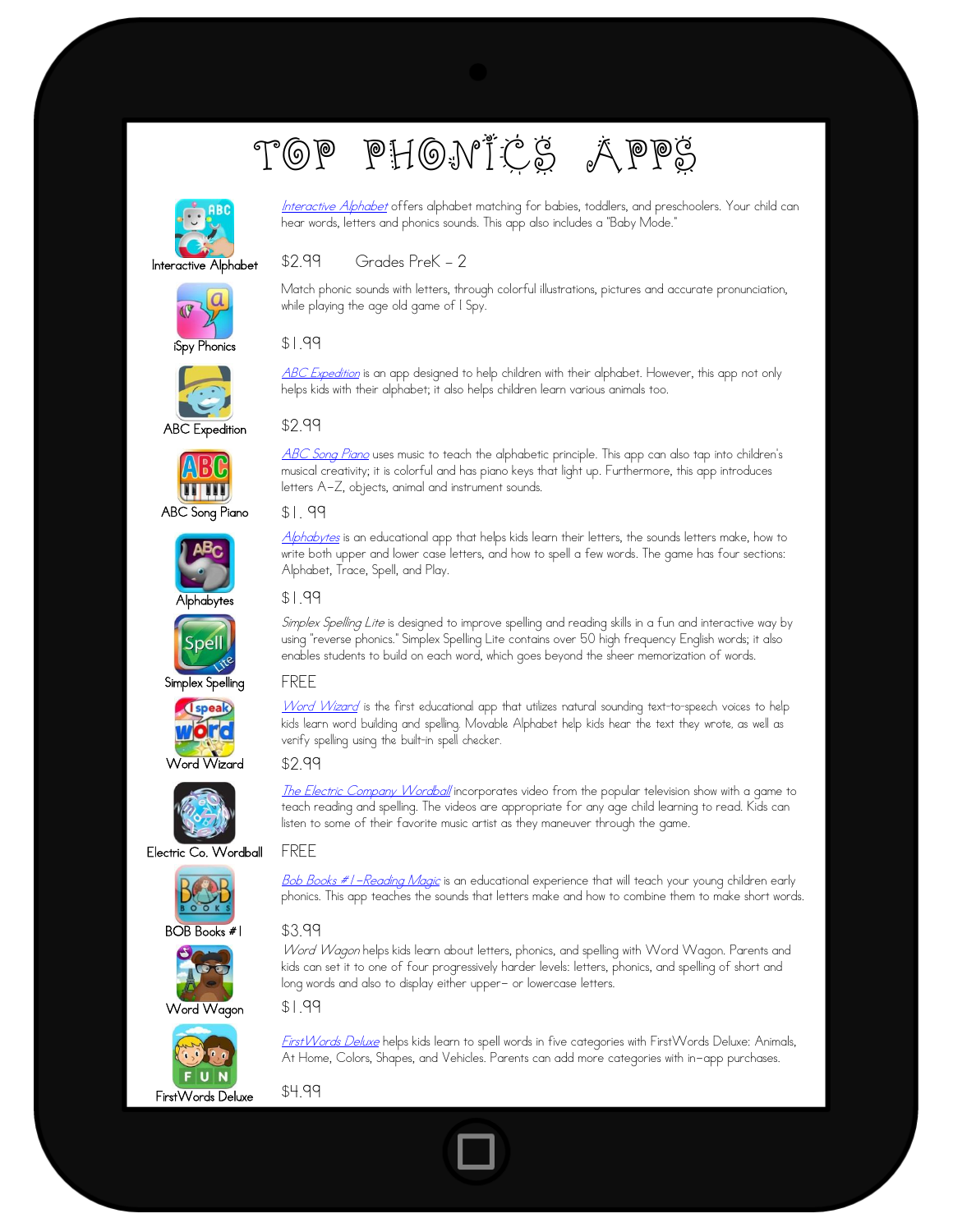# TOP PRINT AWARENESS APPS





Alphabetic





 Alphabetical Order \$0.99 Grade: PreK – K



Dr. Seuss's ABC



Intro to Letters





[Shape-O](http://itunes.apple.com/us/app/shape-o-abcs/id415766828?mt=8) ABCs has children put words with pictures in one of the program's 100 plus puzzles. Voiceovers of the letters help children learn the correct annunciation and the app lets parents adjust the difficultly level to customize it to fit their child's needs.

[Starfall](http://itunes.apple.com/us/app/starfall-abcs/id395623983?mt=8) ABC's displays each letter in upper and lowercase and then shows how the letters are

used in sentences. Children can also play letter games, such as word mazes.

Shape-O ABC's





Story Patch

\$2.99 Grade: PreK – K

\$1.99 Grade: PreK – K

[Story](http://itunes.apple.com/us/app/story-patch/id388613157?mt=8) Patch allows the student to create a story from a template (good for those who need some guidance) or from scratch.

 $$2.99$  Grade: K – 5

Tap N Learn - Learn to [Spell's](http://itunes.apple.com/sg/app/tap-n-learn-learn-to-spell/id373755917?mt=8) three different modes allow children to listen and learn words, matchup letter blocks to form the name of the item featured, and finally drag blocks to form words without any prompts.

Tap N Learn – Learn to Spell

FREE Grade: 3 – 5









\$18.99 Grade: K – 2

personal to them.





\$3. 99 Grade: PreK

Intro to [Letters](http://itunes.apple.com/us/app/intro-to-letters-by-montessorium/id387232375?mt=8) helps children read and write letters A-Z in both capital and lowercase forms with flashcards. Soundcards let your child record and listen to themselves as they practice saying each letter.

Dr. [Seuss's](http://itunes.apple.com/us/app/dr.-seusss-abc/id354855128?mt=8) ABC has three levels, "Read to Me," "Read it Myself," and "Auto Play," which allows children

### \$4.99 Grade: PreK – K

[Pictello](http://itunes.apple.com/us/app/pictello/id397858008?mt=8) allows the user to create "talking" books with pictures — students can make their own story that is



the alphabet — take a photo, choose a frame, give it a name. Then make a movie of all your photos to

[Alphabetic](http://itunes.apple.com/us/app/alphabetic/id300304923?mt=8) makes identifying letters a game for your child as they have to search for letters A through Z while the letters spin around on the screen and before time runs out.

[ABC](http://itunes.apple.com/app/abc-spy/id483577483?mt=8) Spy challenges children to create their own ABC experience by taking photos for each letter of

### \$1.99 Grade: K

share with friends and family!

\$1.99 Grade: 3 – 5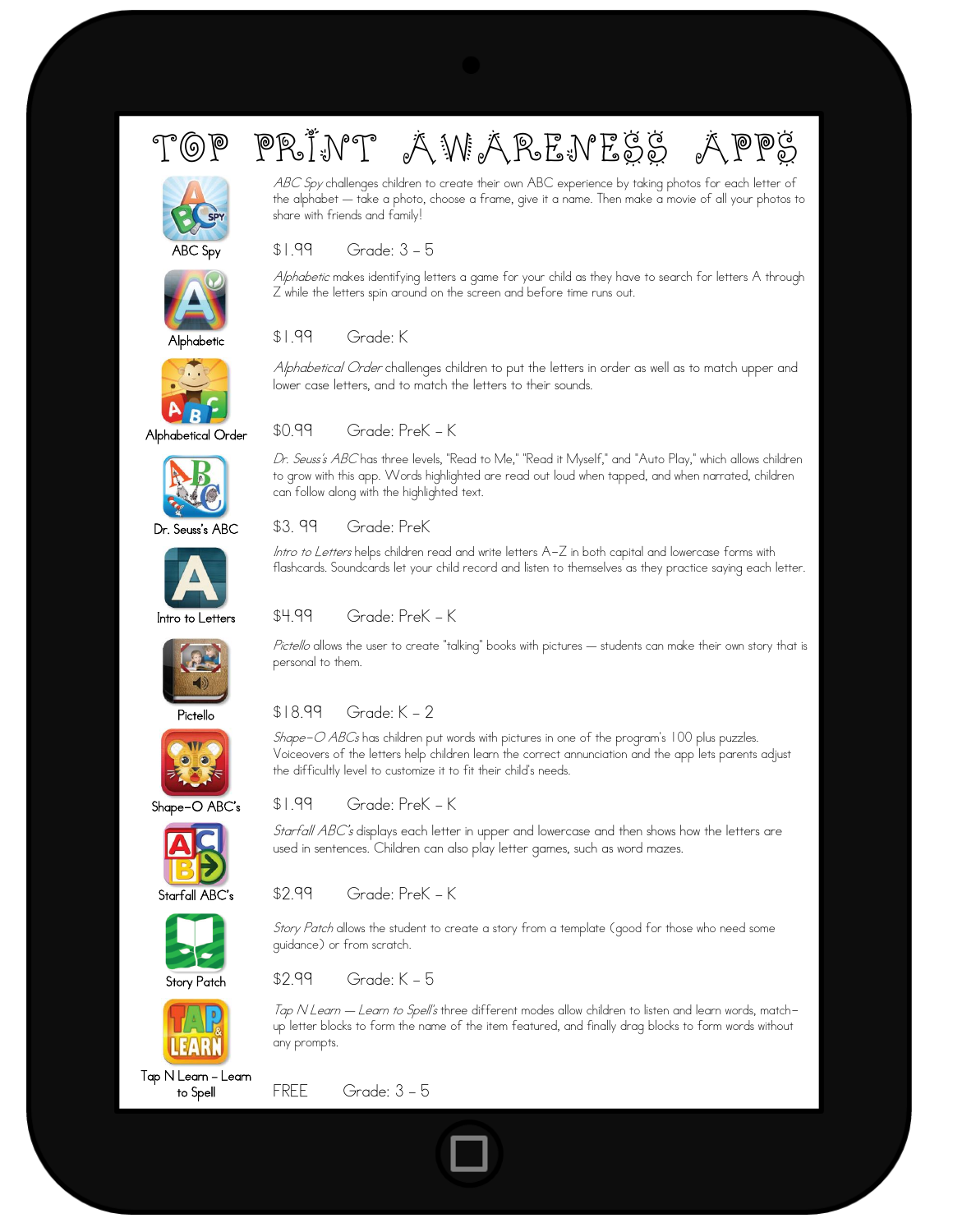## TOP SPELLING APPS

the word aloud, more advanced readers select letters on their own.

button repeats the letter and says the name of the animal.

Alpha Writer is a Montessori-style learning app that helps teach kids letter sounds and how to form words by combining different letter sounds. There's a tactile approach to the learning here, as kids can

Bob Books #2: Reading Magic HD is an interactive book app that uses spelling, repetition, and phonics to build beginning reading skills. Each 12-page book can be played at 4 different difficulty levels beginning readers drag and drop letters to match words while the app sounds out the letters and reads

C Is for Cow is an alphabet game for preschoolers. Each letter of the alphabet corresponds to an animal whose name begin with that letter. Children press the letter to hear it read out loud, another



\$4.99 Grade: K

physically manipulate the letters onscreen.



\$3.99 Grades PreK – 2



J Bob Books #2



C is for Cow



Clifford's BE Big



Licking Letters



Montessori Crosswords



Pogg



Electric Co. Wordball





TEACH ME: K & 1



Montessori [Crosswords](http://itunes.apple.com/us/app/montessori-crosswords-teach/id384334005?mt=8), helps kids develop literacy skills by dragging and dropping letters into a crossword grid to form words that correspond to the given pictures. Young children can drag letters around in the moveable alphabet and practice linking phonetic sounds to letters, while older kids can expand their vocabularies in the higher of three difficulty levels.

#### \$2.99 Grades PreK – 5

Pogg is a little green alien that acts out spelled words. There are two modes: pictures and spelling. Picture mode offers children that are not yet spelling an icon of the word, when clicked the word is read out loud, and Pogg performs the word.

#### \$0.99 Grades: PreK – K

The Electric [Company](http://itunes.apple.com/us/app/electric-company-wordball!/id407957216?mt=8) Wordball incorporates video from the popular television show with a game to teach reading and spelling. The videos are appropriate for any age child learning to read. Kids can listen to some of their favorite music artist as they maneuver through the game.

#### FREE Grades: K – 4

These two *Teach Me* apps focus on sight words, spelling, addition, and subtraction. In both apps, children answer questions and solve problems to earn sticker rewards.

#### \$1.99 Grades: K – 1



Word Magic a basic spelling app. For each word, the game presents a picture illustrating the word and the missing letter or letters has to be guessed.

\$0.99 Grades: K – 2







### \$0.99 Grade: PreK

Clifford's BE BIG with Words, from PBS Kids, is a spelling app that helps children practice spelling three letter words. Kids are guided toward spelling words by choosing from a selection of letters. Once a word is completed each letter is read out loud.

#### \$3. 99 Grade: K

Licking Letters is an app that helps kids practice identifying capital letters and spelling three-letter words. Players, with the help of Hoppy the Frog, complete words by tapping the letters as they move across the screen. Hoppy then licks the letter to add it to the word.

#### \$1.99 Grade: PreK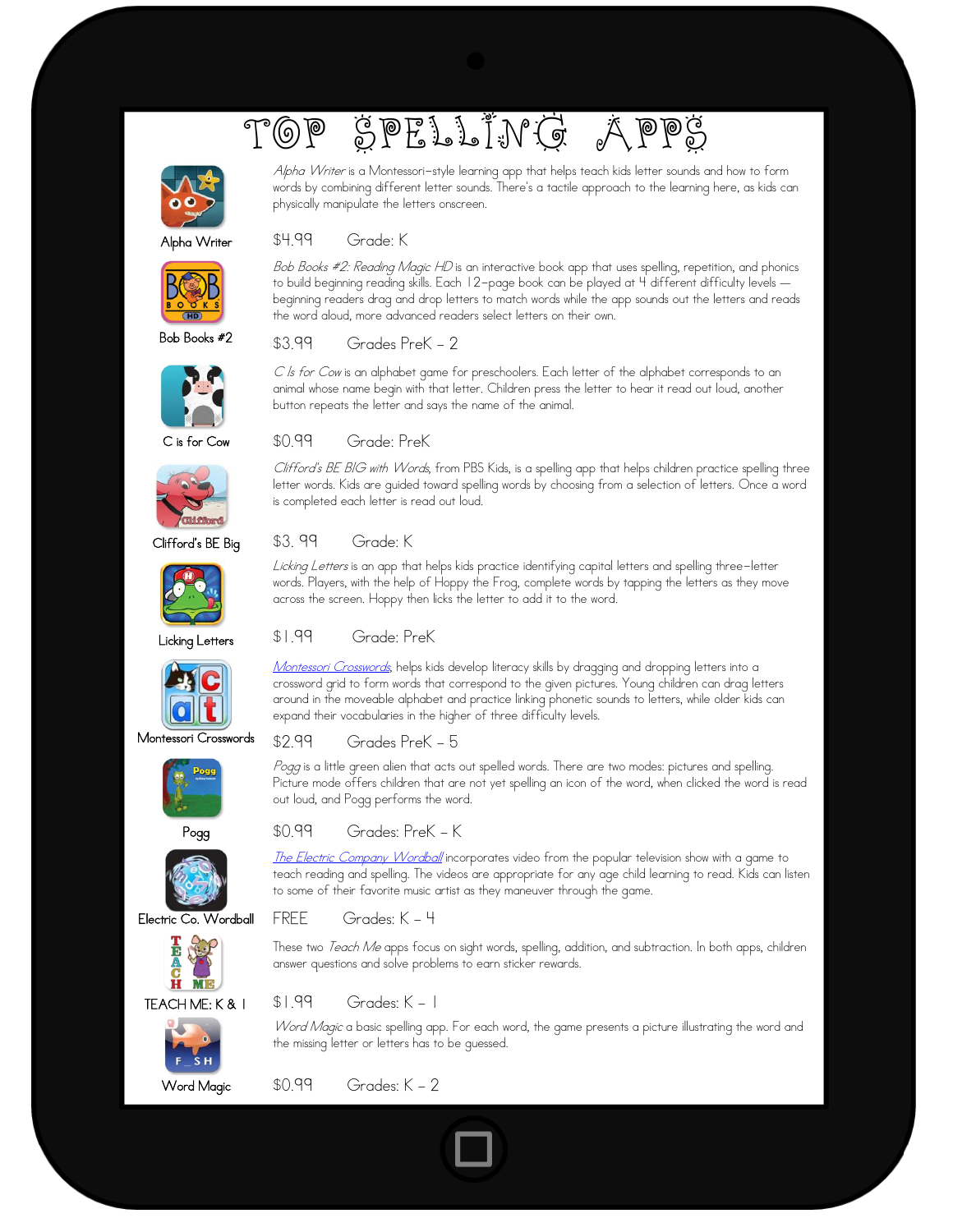



ABC Cursive Writer is an app for practicing cursive. Students have the options of practicing single letters- upper case or lower case, whole words, word sets, sentences, and numbers.

ABC Cursive Writer

\$0.99 Grades 3 – 5



iCan Write is a letter tracing app. Students can work from preset groups of letters or you can enter groups for them to use. Letters are shown one at a time with a demonstration.

iCanWrite



iWrite Words

 $iW$ rite Words helps to teach kids how to write the letters of the alphabet, numbers up to

\$1.99 Grades K - 1

20, and simple words using a dot-to-dot approach. It helps if kids already know how to count and read numbers up to 10 in order to play this game.

 $$2.99$  Grades K - 1

Kids [Writing](https://itunes.apple.com/us/app/kids-writing-pad-lite/id583920285?mt=8) Pad is a basic large-lined writing pad useful for practicing numbers and letters. It has a middle dotted line between two solid lines like most primary school paper so children can practice having the appropriate parts of the letters or numbers in the right areas.

#### Kids Writing Pad



Popplet

[SentenceBuilder](http://itunes.apple.com/us/app/sentence-builder-for-ipad/id364197515?mt=8) is an app that helps children learn to build grammatically correct sentences about a given picture. Special attention is paid to the connector words.

#### Sentence Builder



Story Builder



Teach Me: I<sup>st</sup> Grade



\$1.99 Grade 1

[Toontastic](http://itunes.apple.com/us/app/toontastic/id404693282) is a creative learning tool that empowers kids to draw, animate, and share their own stories through imaginative play. Toontastic teaches key storytelling principles. Children are walked through creating the story arc: setup, conflict, challenge, climax, or resolution.

**Toontastic** 

FREE Grades: K – 5





Writing Pad

\$2. 99 Grades K – 3

[Popplet](http://itunes.apple.com/us/app/popplet/id374151636?mt=8) is a productivity app that also works as a mind mapping tool. Use the app to begin structuring the writing process. The app can also be used to create graphic organizers, classroom visuals, organize material according to text structures.



 $$4.99$  Grades K – 5



students learn sentence structure, sequencing, and inferencing. The app develops comprehension by asking children to respond to questions about a picture, helping them to



\$7.99 Grades 1 – 5

structure the story.

[TeachMe:](http://itunes.apple.com/us/app/teachme-1st-grade/id355940964?mt=8) 1st Grade is an app that focuses on writing, spelling, and math. With this app, children answer questions and solve problems using their own handwriting. The app then reads the answers using a writing recognition engine.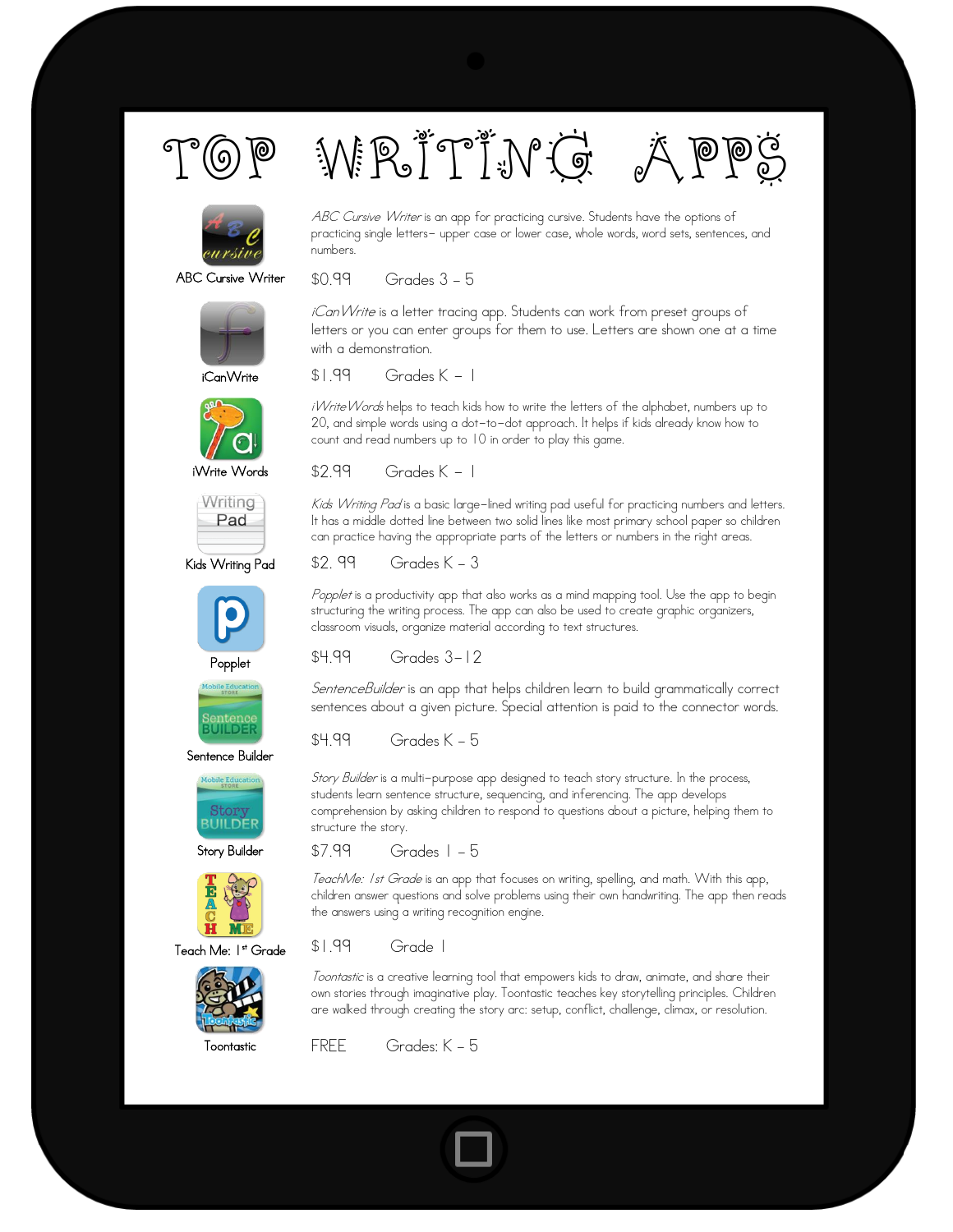# TOP COMPREHENSION APPS

complete and the child can continue to the next story.

[Aesop's](http://itunes.apple.com/us/app/aesops-quest/id442928041?mt=8) Quest, based on Aesop's Fables, is a learning game where the student must remember elements of a story to complete a level. At the end of each story segment or level, the student is rewarded with puzzle pieces. After solving the puzzle, the story is



#### Aesop's Quest



 MiniMod Fact or Opinion Lite



 MiniMod Reading for Details Lite



The Opposites



\$1. 99 Grades 3 – 12

In *[Opposite](http://itunes.apple.com/us/app/opposite-ocean-antonyms/id443213664?mt=8) Ocean*, Luna and Leo must master the magic of words by correctly identify the antonym that is the opposite of the given keyword. Children earn pearls when they drag the correct bubble word to the enchanted clam.

[Popplet](http://itunes.apple.com/us/app/popplet/id374151636?mt=8) is a productivity app that also works as a mind mapping tool. Use the app to begin structuring the writing process. The app can also be used to create graphic organizers,

#### Opposite Ocean



**Popplet** 



\$4.99 Grades 3 – 12

Professor Garfield Fact or [Opinion](http://itunes.apple.com/au/app/professor-garfield-fact-or/id401257010?mt=8) is part story, part game, and part online safety lesson. When Garfield's friend receives an "F" on his report about goats for using opinions instead of facts, Professor Garfield steps in to explain the differences between a fact and an opinion.

classroom visuals, and organize material according to text structures.

 Professor Garfield Fact or Opinion

FREE Grades K – 2



#### \$3.99 Grades 2 – 5

\$0.99 Grades 2 – 6

marker on a bingo style card.

[Reading](http://itunes.apple.com/us/app/minimod-reading-for-details/id409669762?mt=8&ign-mpt=uo%3D4) For Details helps students practice identifying the 5W's of reading — who, what, where, when, and why. After reading a short story, the student is asked a reading detail question, a correct answer allows the student to place on marker on a bingo style card.

Fact or [Opinion](http://itunes.apple.com/us/app/minimod-fact-or-opinion-lite/id492491726?mt=8) is a bingo style game that helps students practice determining if a passage is factually accurate or the writer's opinion. A correct answer allows the student to place a

#### \$3.99 Grades 2 – 6

The [Opposites](http://itunes.apple.com/us/app/the-opposites/id480194638?mt=8) app helps children learn vocabulary and the corresponding antonyms by challenging them to match up pairs of opposing words in increasingly difficult levels. The game also helps children understand the importance of word context, and is an opportunity for them to think about how the words they use oppose other words.

\$0.99 Grades 2 – 6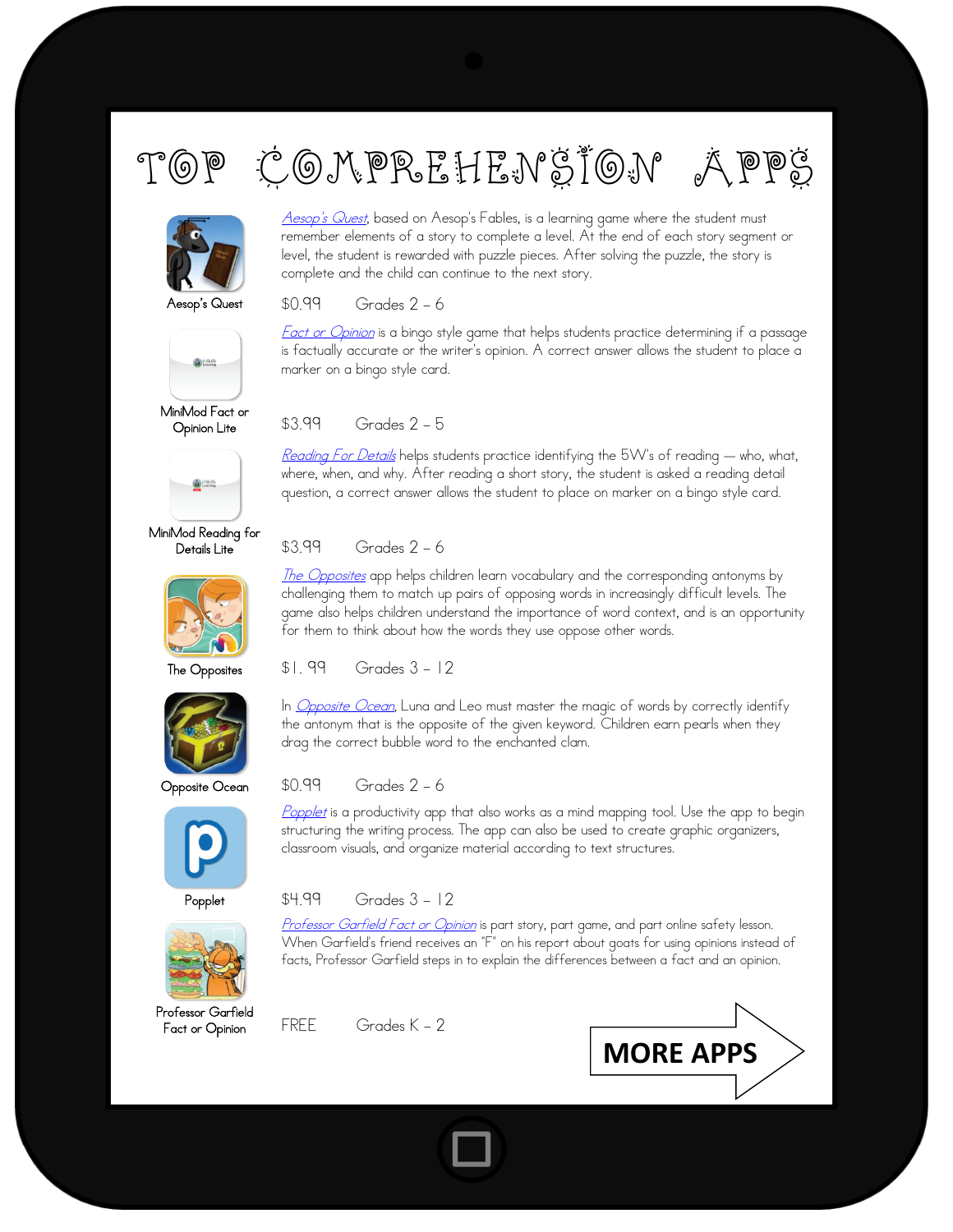

[Question](http://itunes.apple.com/us/app/question-builder/id360577727?mt=8) Builder is designed to help children learn to answer abstract questions and create responses based on inference. Use of audio clips promotes improved auditory processing for special needs children with autism spectrum disorders or sensory processing disorders.

Question Builder

\$5.99 Grades K – 5



In *Same [Meaning](http://itunes.apple.com/us/app/same-meaning-magic-synonyms/id443212030?mt=8) Magic* students help Luna and Leo, young magicians at magic school, toss word stones into the wishing well to earn gold coins and jewels by choosing the best synonym.

Same Sound [Spellbound](http://itunes.apple.com/app/id442983953) is an adventure designed to help the player understand homophones (words that are pronounced the same but have different meanings, such as "bee" and "be"). Luna and Leo, young magicians at Magic School, must use their spell book

Same Meaning Magic

\$0.99 Grades 2 – 6

to bring animal statues to life.

\$0.99 Grades 2 – 6



Same Sound **Spellbound** 



Simple Mind

\$6. 99

familiar themes.



Speech with Milo: Sequencing

Speech with Milo: [Sequencing](http://itunes.apple.com/us/app/speech-with-milo-sequencing/id431803095?mt=8) is a sequencing and storytelling game. Slide the three picture cards into correct order (first, next, and last), then watch the story come to life. A speech–language pathologist chose Milo's activities, such as hitting a baseball or eating a sandwich, to help kids learn to organize time, sentence, and storytelling concepts with

[SimpleMind](http://itunes.apple.com/us/app/simplemind-for-iphone-mind/id304515487?mt=8) is a basic mind mapping tool that turns an iPhone/iPod into a brainstorming, idea collection and thought structuring device. SimpleMind's limited options make it a good

\$2.99 Grades PreK – 4

tool for students that are new to mind mapping.

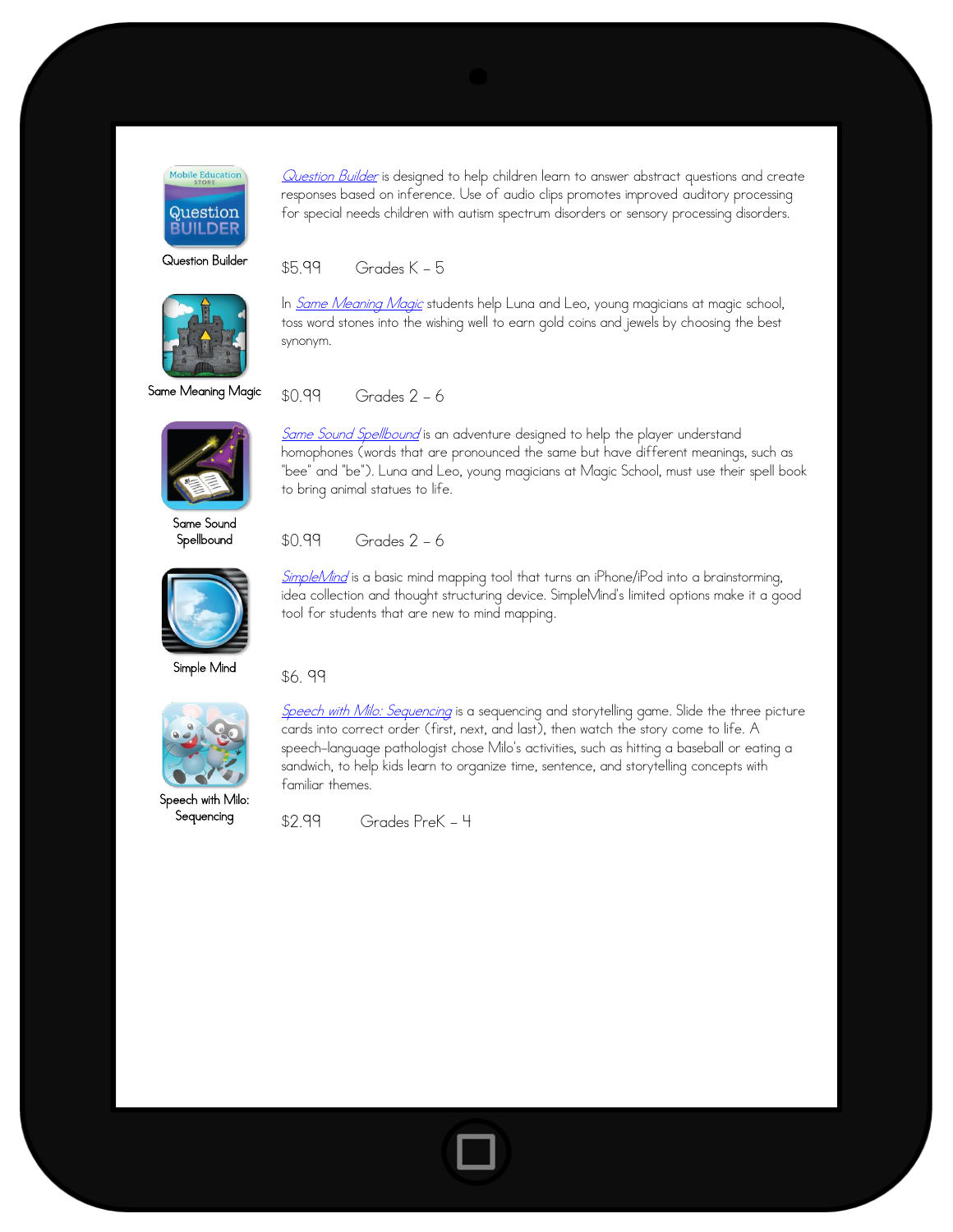



Montessori [Crosswords](http://itunes.apple.com/us/app/montessori-crosswords-teach/id384334005?mt=8), helps kids develop literacy skills by dragging and dropping letters into a crossword grid to form words that correspond to the given pictures. Young children can drag letters around in the moveable alphabet and practice linking phonetic sounds to letters, while older kids can expand their vocabularies in the higher of three difficulty levels.

Montessori Crosswords



Spelling Bee



Bookworm



for them to think about how the words they use oppose other words.

The Opposites



\$1. 99 Grades 3 – 12

In [Opposite](http://itunes.apple.com/us/app/opposite-ocean-antonyms/id443213664?mt=8) Ocean, Luna and Leo must master the magic of words by correctly identify the antonym that is the opposite of the given keyword. Children earn pearls when they drag the correct bubble word to the enchanted clam.

The [Opposites](http://itunes.apple.com/us/app/the-opposites/id480194638?mt=8) app helps children learn vocabulary and the corresponding antonyms by challenging them to match up pairs of opposing words in increasingly difficult levels. The game also helps children understand the importance of word context, and is an opportunity

#### Opposite Ocean



**Chicktionary** 



[Chicktionary](http://itunes.apple.com/us/app/chicktionary-for-ipad/id365374807?mt=8) is a chicken themed spelling and vocabulary-building word game. Children create as many words as possible out of seven letters. Completed words can be tapped to view their definition. There are multiple levels and children can choose a timed or untimed mode.

FREE Grades 2 – 4

\$0.99 Grades 2 – 6

[Wurdle](http://itunes.apple.com/us/app/wurdle/id287712243?mt=8), is a crossword style game that helps build reading and spelling skills. The object is to find and trace as many words as possible before the time runs out. The default letter grid size of 4x4 works well for beginners but those wanting a challenge can play on larger boards — up to 8x8.

\$1.99 Grades 1 – 3





\$0.99 Grades 2 – 4

\$1.99 Grades 2 – 4

[Spelling](https://play.google.com/store/apps/details?id=com.socratica.mobile.spelling) Bee teaches and tests kids on spelling and vocabulary word skills. After studying a wordlist, children are presented with a definition and an audio prompt of the word.

[Bookworm](http://itunes.apple.com/us/app/bookworm/id307176281?mt=8) is a spelling and vocabulary building word search game. Children link letters left, right, up, and down to build words to feed "Lex" the bookworm. The longer the word the

higher the score. The game can be played with or without time limits.